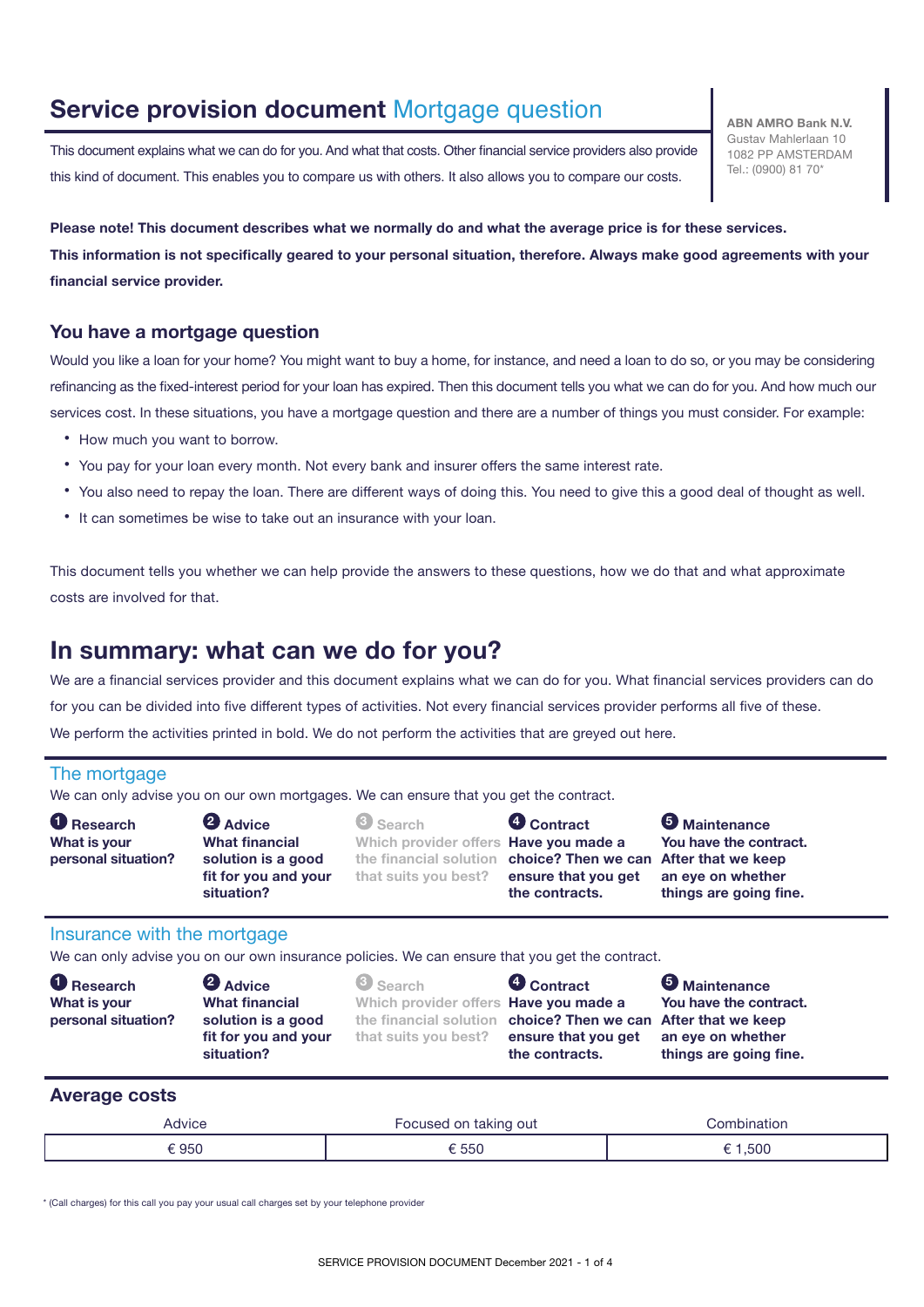# **Explanation: What can we do for you?**

| <b>Research</b><br>What is your<br>personal situation?                                               | We start with your personal situation. We can only give sound financial advice once we are well<br>acquainted with your personal situation. We sit down with you to answer the following questions,<br>for instance:<br>• What do you already know about possible financial solutions? Do you have any experience<br>with these?<br>• What are you able and willing to pay?<br>• How much security do you want? How much risk are you able and willing to take?<br>During an orientation talk, we will discuss your mortgage needs, the various advice formats we<br>offer and the precise costs entailed. We will indicate which advice format is the best fit for your<br>needs. This orientation talk forms the basis for all our advice formats. |  |  |  |  |
|------------------------------------------------------------------------------------------------------|------------------------------------------------------------------------------------------------------------------------------------------------------------------------------------------------------------------------------------------------------------------------------------------------------------------------------------------------------------------------------------------------------------------------------------------------------------------------------------------------------------------------------------------------------------------------------------------------------------------------------------------------------------------------------------------------------------------------------------------------------|--|--|--|--|
| <b>2</b> Advice<br><b>What financial</b><br>solution is a good<br>fit for you and your<br>situation? | Once we have charted out your personal situation and needs, and have a picture of you as a<br>customer, we analyse this customer picture. You are given a financial solution that is geared to your<br>situation and needs.<br>You receive an advisory report from us. In this, we take into account the financial risks in the event<br>of a drop in income. We advise you on whether and how you can limit these risks. With Focused<br>Advice, we will only provide insight into these risks for you but we will not advise you on them.                                                                                                                                                                                                          |  |  |  |  |
| <sup>3</sup> Search<br>Which provider offers<br>the financial solution<br>that suits you best?       | The mortgage<br>After we have looked into what financial solution is best geared to your situation and needs, we will<br>look for a suitable product. We only advise on our own mortgages and do not make a comparison of<br>mortgages from other providers in order to find a suitable offer, therefore.<br><b>Comparison of a limited</b><br><b>Comparison of a large</b><br>No product comparison<br>number of products<br>number of products                                                                                                                                                                                                                                                                                                     |  |  |  |  |
| This is what this<br>service provider offers<br>This is what this                                    | Insurance with the mortgage<br>After we have looked into what financial solution is best geared to your situation and needs, we will<br>look for a suitable product. We only advise on our own insurance and do not make a comparison of<br>insurance products from other providers in order to find a suitable offer, therefore.<br><b>Comparison of a limited</b><br><b>Comparison of a large</b><br>No product comparison<br>number of products<br>number of products<br>We maintain business relationships with multiple providers of financial products. By that, we mean<br>that there are ownership interests between us and other providers.                                                                                                 |  |  |  |  |
| service provider does<br>not offer                                                                   |                                                                                                                                                                                                                                                                                                                                                                                                                                                                                                                                                                                                                                                                                                                                                      |  |  |  |  |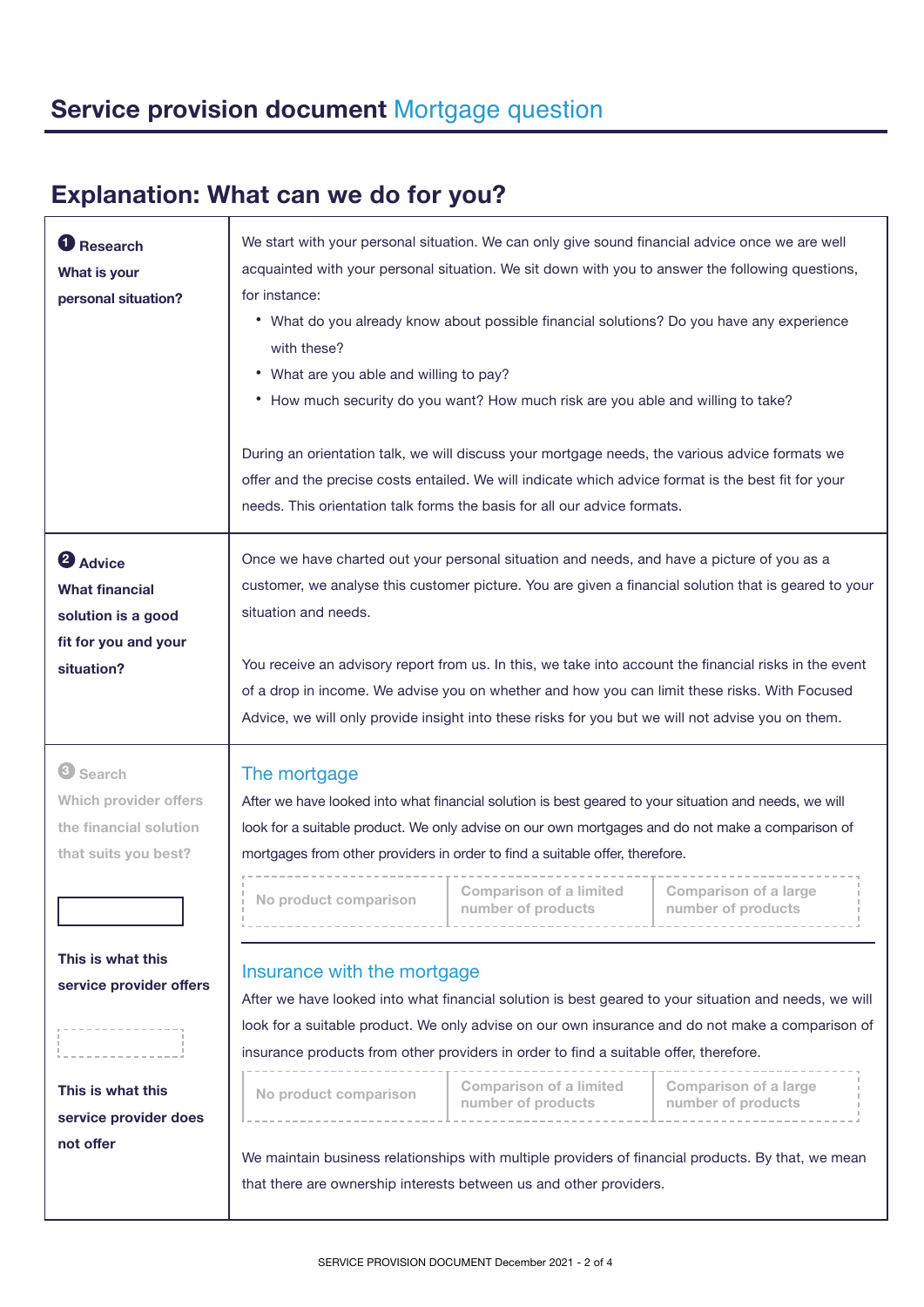# **Explanation: What can we do for you?**

| <b>O</b> Contract       | After we have given advice, you take a decision. If you wish, we can ensure that you get the contracts. |  |  |  |  |
|-------------------------|---------------------------------------------------------------------------------------------------------|--|--|--|--|
| Have you made a         |                                                                                                         |  |  |  |  |
| choice? Then we can     | If you wish, you receive an offer from us. This contains the agreements we want to make with you        |  |  |  |  |
| ensure that you get the | and the specific features of your mortgage. We can explain this offer and possibly modify it. Do you    |  |  |  |  |
| contracts.              | want to accept our offer? Please sign the offer and send it back to us in that case.                    |  |  |  |  |
|                         |                                                                                                         |  |  |  |  |
| <b>5</b> Maintenance    | The contract is often for a long period of time. After you have signed the contract, your personal      |  |  |  |  |
| You have the contract.  | situation may change. It may be the case that the product is no longer a good fit for your personal     |  |  |  |  |
| After that we keep an   | situation in the future. It is important that you know that during the term of the contract, you are    |  |  |  |  |
| eye on whether things   | entitled to information about, among other things, important changes in the product.                    |  |  |  |  |
| are going fine.         |                                                                                                         |  |  |  |  |
|                         | Please note!                                                                                            |  |  |  |  |
|                         | What financial services providers can do for you after you have the contract can vary                   |  |  |  |  |
|                         | significantly from provider to provider. Make good agreements, therefore, on what the                   |  |  |  |  |
|                         | provider does and does not do. And what that costs.                                                     |  |  |  |  |
|                         |                                                                                                         |  |  |  |  |
|                         | In addition to the statutory obligations we already have, we can perform the activities printed in      |  |  |  |  |
|                         | bold for the maintenance of your contract.                                                              |  |  |  |  |
|                         | • Check regularly whether the product is still a good fit for your personal (financial) situation and   |  |  |  |  |
|                         | needs.                                                                                                  |  |  |  |  |
|                         | • Regularly make a comparison to see whether there are new or updated products that might be            |  |  |  |  |
|                         | a better fit for your (personal) situation.                                                             |  |  |  |  |
|                         | • Advocate for your interests if things go wrong between you and the bank or insurer.                   |  |  |  |  |
|                         | • We can perform maintenance activities for you. Talk with us about what we can do for you.             |  |  |  |  |
|                         | The costs are charged separately via a fixed rate.                                                      |  |  |  |  |
|                         |                                                                                                         |  |  |  |  |